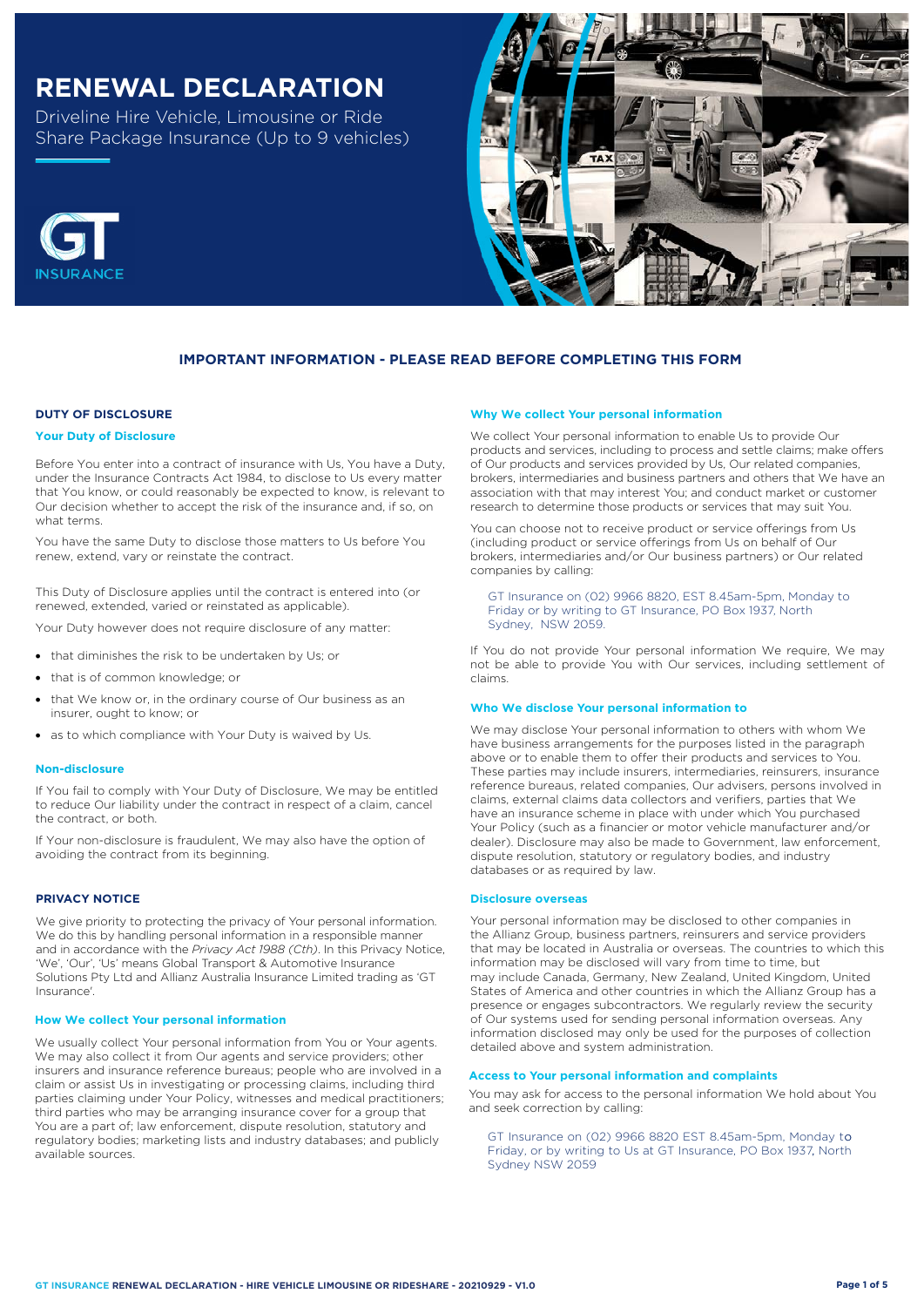Our Privacy Policy contains details about how You may make a complaint about a breach of the privacy principles contained in the *Privacy Act 1988 (Cth)* and how We deal with complaints. Our Privacy Policy is available at [www.gtins.com.au](https://www.gtins.com.au/documents-and-policies/) and [www.allianz.com.au](https://www.allianz.com.au/about-us/privacy/)

#### **Telephone Call Recording**

We may record incoming and/or outgoing telephone calls for training or verification purposes. Where We have recorded a telephone call, We can provide You with a copy at Your request, where it is reasonable to do so.

#### **Your Consent**

By providing Us with personal information You and any other person You provide personal information for, consent to these uses and disclosures until You tell Us otherwise. If You wish to withdraw Your consent, including for such things as receiving information on products and offers by Us or persons We have an association with, please contact Us.

#### **GENERAL INSURANCE CODE OF PRACTICE**

The General Insurance Code of Practice was developed by the Insurance Council of Australia to further raise standards of practice and service across the insurance industry. The Code Governance Committee (CGC) is an independent body that monitors and enforces insurers' compliance with the Code.

You can obtain more information on the Code of Practice and how it assists you by contacting Us. Contact details are provided below and on the back cover of the Product Disclosure Statement or Policy Document.

, Friday, or by writing to Us at GT Insurance, PO Box 1937, North GT Insurance on (02) 9966 8820 EST 8.45am-5pm, Monday to Sydney NSW 2059

For more information on the Code Governance Committee (CGC) go to <https://insurancecode.org.au/>

#### **SUBROGATION**

You may prejudice Your rights in relation to a claim made under this policy if without prior agreement from Us, You make an agreement with a third party that will prevent Us from recovering a loss from that or another party.

#### **DUTY OF UTMOST GOOD FAITH**

Every insurance contract is subject to the duty of utmost good faith which requires both the Insured and the Insurer to act towards each other in utmost good faith. Failure to do so on the part of the Insured may prejudice any claim made under the policy or the continuation of insurance cover by the Insurer.

#### **CHANGE OF RISK OR CIRCUMSTANCE**

It is vital that You provide Us with notification of any changes in Your risk profile which may be relevant to the terms and conditions of this insurance. This is including but not limited to changes in business activities and acquisitions which occur after the date of the Declaration.

#### **THE INSURER**

Allianz Australia Insurance Limited (incorporated in Australia); ABN 15 000 122 850; AFS Licence No. 234708 of 10 Carrington Street Sydney, 2000.

#### **THE UNDERWRITING AGENCY**

Global Transport & Automotive Insurance Solutions Pty Ltd (trading as GT Insurance) AFS Licence No. 240714 ABN 93 069 048 255 of Level 3, Suite 3.01, 213 Miller Street, North Sydney, NSW 2060 is an underwriting agency which specialises in arranging insurance in respect of Motor Vehicles and Mobile Plant and related insurances. GT Insurance acts as the agent of Allianz to market, solicit, offer, arrange and administer the insurance.

GT Insurance has a binding authority to issue, vary and cancel contracts of insurance and to deal with or settle claims on behalf of Allianz. If You need information about this insurance in the first instance, contact GT Insurance.

## **COMPLETING THIS FORM/QUESTIONNAIRE:**

**Please complete all sections in full and provide any requested attachments.**

- **This form may be printed and completed in handwriting or it may be completed electronically as an interactive pdf with fillable form fields. If completing electronically, please download to your local computer and complete using Adobe Acrobat Reader (Fill & Sign tool).**
- **If more space is required when completing this form, please attach a separate sheet.**
- **The use of the term 'You' or 'Your' in this form refers to an Insured and their subsidiary companies and other entities in which they have a controlling interest.**
- **The use of the term 'We', 'Our' or 'Us' in this form refers to the Insurer and its Underwriting Agency.**
- **It is important to refer to the relevant Product Disclosure Statement and Policy Document which sets out the terms and conditions of cover offered. Please contact your local GT Insurance office or speak to your Intermediary.**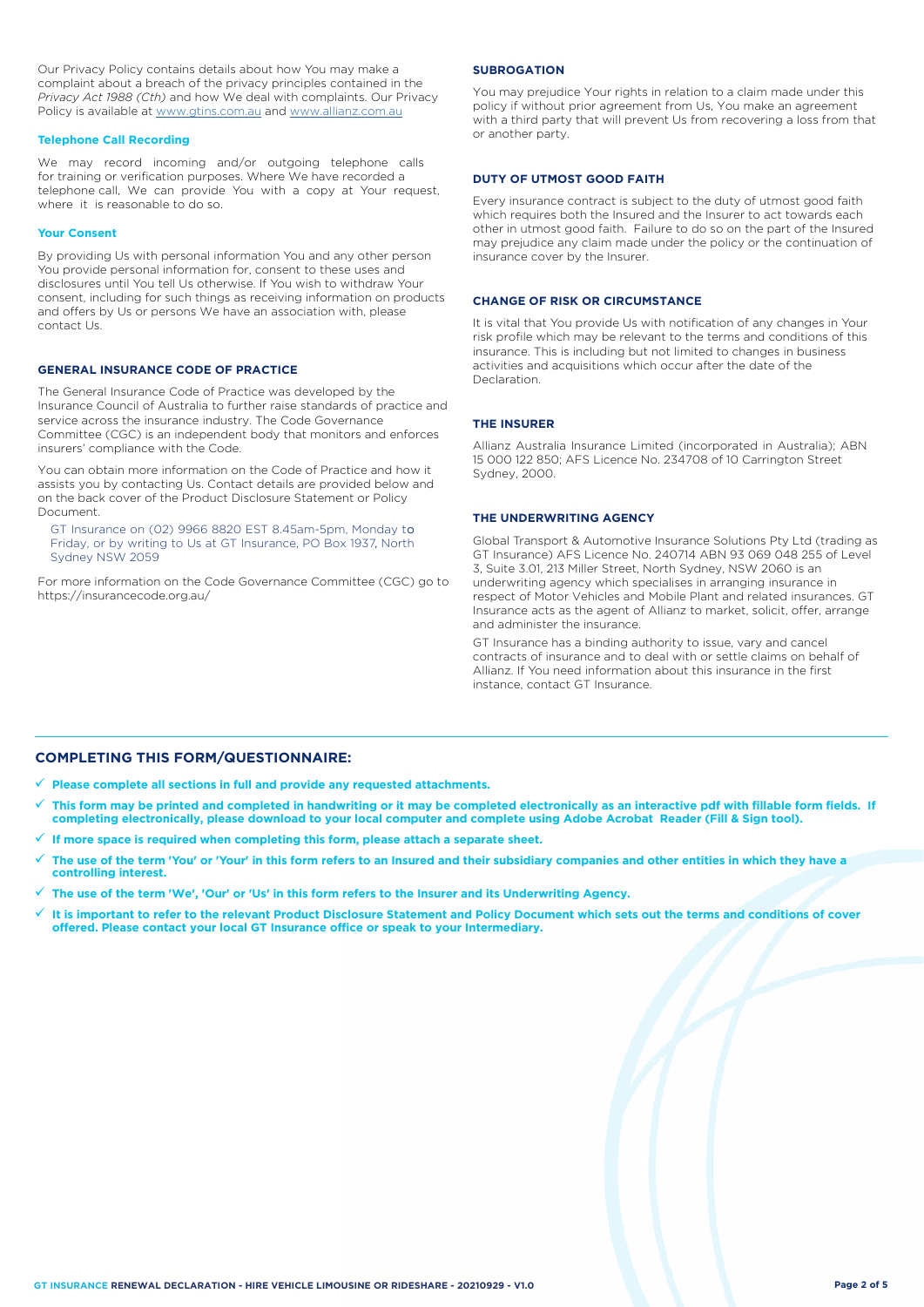# **Section 1. Policyholder Details**

| Name of Insured (if a Company,<br>please provide Operators name also) |                                                                                                               |
|-----------------------------------------------------------------------|---------------------------------------------------------------------------------------------------------------|
| Policy Number                                                         | GT Insurance issue Hire Car or Ride Share policies that typically<br>begin with TXP. For example: TXP12345678 |

## **Section 2. Underwriting & Claims Information**

Please provide details of your current business:

Total number of vehicles which you currently operate:

The percentage of your activities relating to Wedding or Funeral Services (%)

The percentage of your activities relating to Airport Transfer Services (%)

Please indicate if there have been any changes to the nature of your business over the last 12 months:

| Total number of vehicles which you operate: | Select one: | Vehicle numbers remain unchanged over the last 12 months                                  |
|---------------------------------------------|-------------|-------------------------------------------------------------------------------------------|
|                                             |             | Vehicle numbers increased over the last 12 months                                         |
|                                             |             | Vehicle numbers decreased over the last 12 months                                         |
| Wedding or Funeral services:                | Select one: | The % of activities relating to this service remains unchanged over<br>the last 12 months |
|                                             |             | The % of activities relating to this service has increased over the<br>last 12 months     |
|                                             |             | The % of activities relating to this service has decreased over the<br>last 12 months     |
| Airport Transfer services:                  | Select one: | The % of activities relating to this service remains unchanged over<br>the last 12 months |
|                                             |             | The % of activities relating to this service has increased over the<br>last 12 months     |
|                                             |             | The % of activities relating to this service has decreased over the<br>last 12 months     |
|                                             |             |                                                                                           |

## Please provide details of any indicated changes: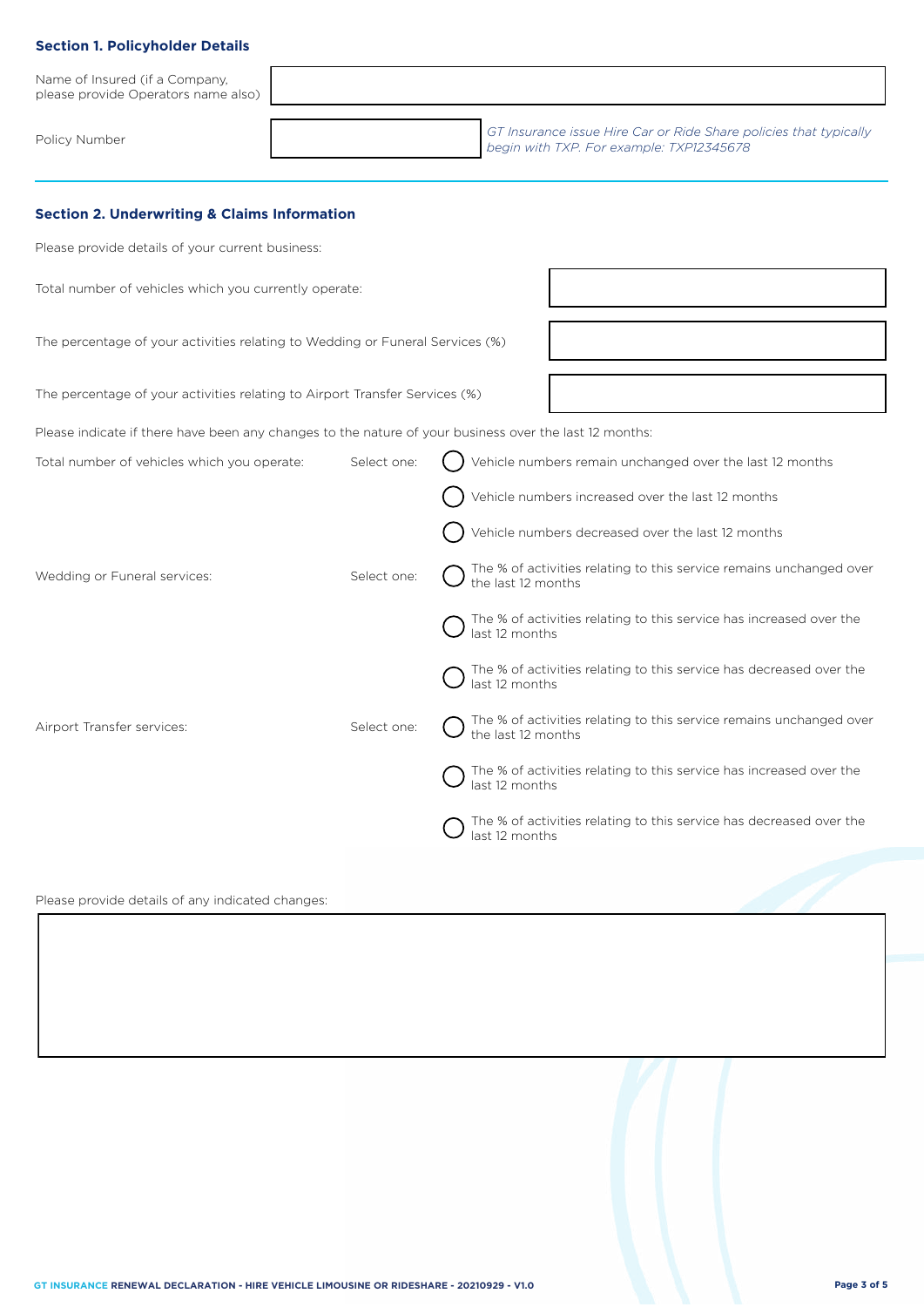| Are you aware of any circumstances or incidents which may give rise to a claim that are not yet |  |  |
|-------------------------------------------------------------------------------------------------|--|--|
| reported to GT Insurance?                                                                       |  |  |

If Yes, please provide details:

Are you aware of any other material factors that have changed or occurred within the last 12 months that may influence GT Insurance's perception of the risk? e.g. PCA, DUI or Drug charge, licence suspension.  $\bigcirc$  Yes  $\bigcirc$  No

If Yes, please provide details:

## **Section 3. Vehicle Information**

| <b>INSURED VEHICLE 1.</b> | Registration / Plate No. | Odometer Reading | (Kilometres) |
|---------------------------|--------------------------|------------------|--------------|
| <b>INSURED VEHICLE 2.</b> | Registration / Plate No. | Odometer Reading | (Kilometres) |
| <b>INSURED VEHICLE 3.</b> | Registration / Plate No. | Odometer Reading | (Kilometres) |
| <b>INSURED VEHICLE 4.</b> | Registration / Plate No. | Odometer Reading | (Kilometres) |
| <b>INSURED VEHICLE 5.</b> | Registration / Plate No. | Odometer Reading | (Kilometres) |
| <b>INSURED VEHICLE 6.</b> | Registration / Plate No. | Odometer Reading | (Kilometres) |
| <b>INSURED VEHICLE 7.</b> | Registration / Plate No. | Odometer Reading | (Kilometres) |
| <b>INSURED VEHICLE 8.</b> | Registration / Plate No. | Odometer Reading | (Kilometres) |
| <b>INSURED VEHICLE 9.</b> | Registration / Plate No. | Odometer Reading | (Kilometres) |